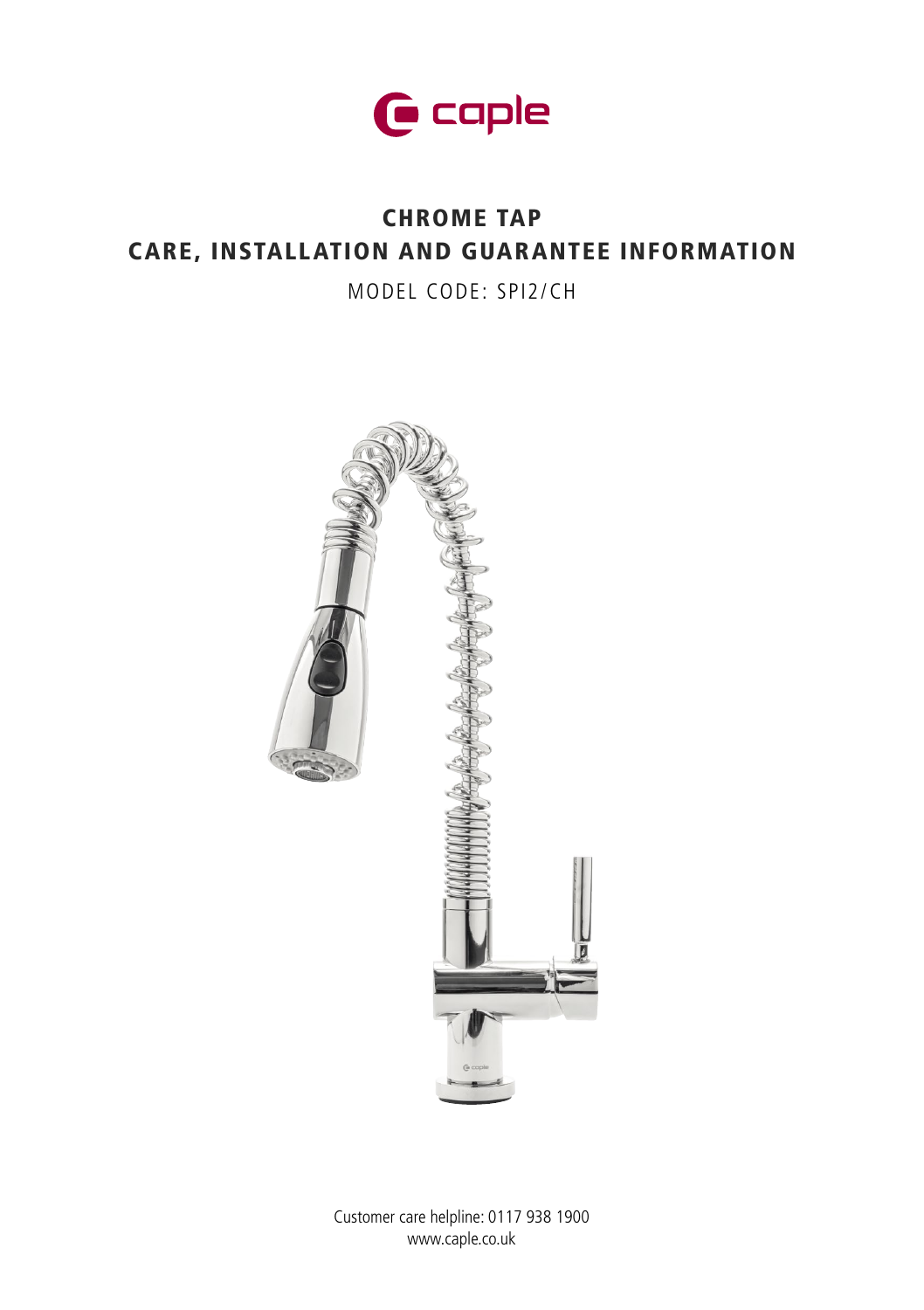## **INSTALLATION GUIDE**

Thank you for purchasing your Caple tap.

These taps have been manufactured and inspected to exacting standards and are guaranteed to give years of trouble free operation providing our care and installation guidelines have been followed.